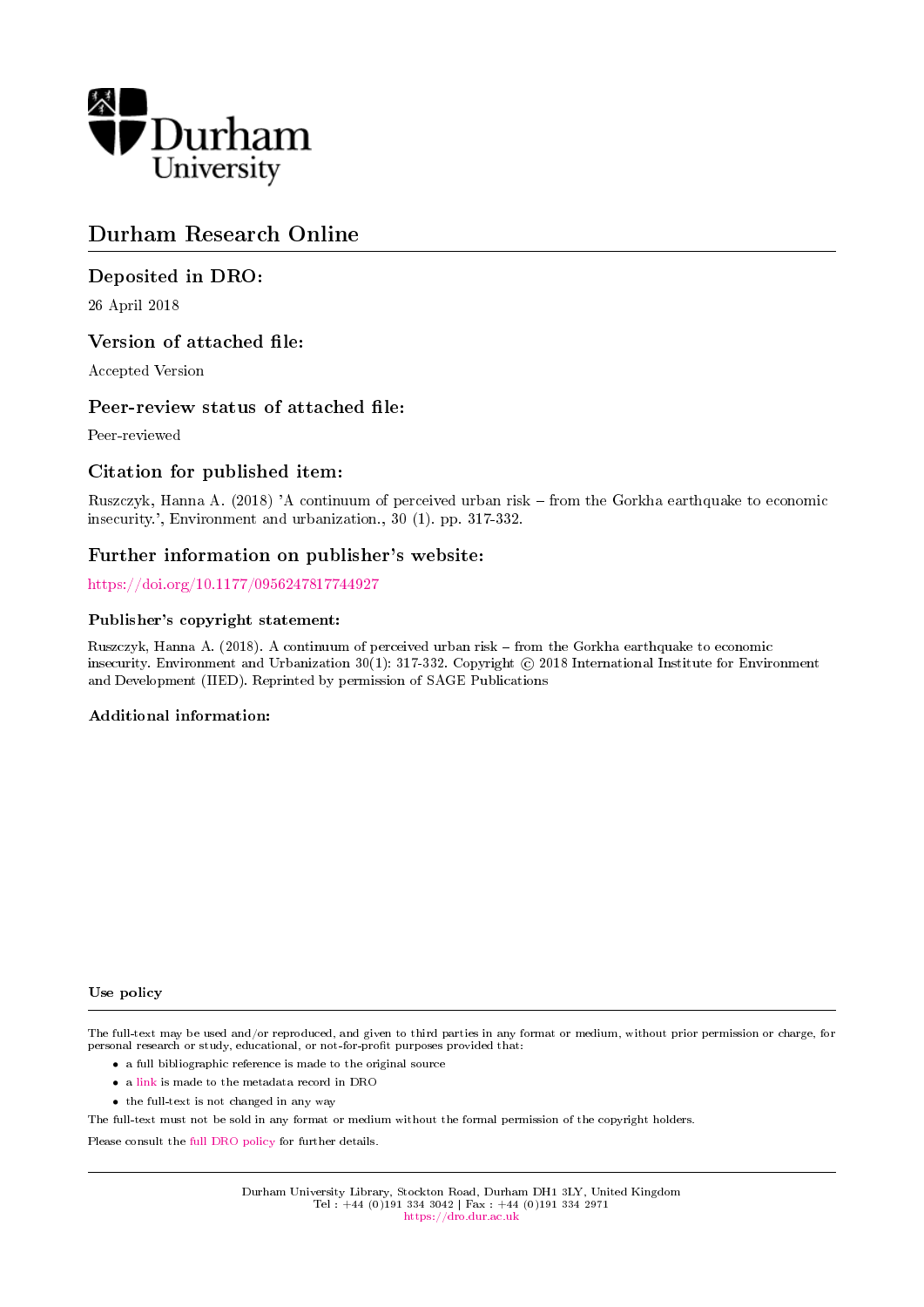#### **A continuum of perceived urban risk - from the Gorkha earthquake to economic insecurity Hanna A. Ruszczyk [h.a.ruszczyk@durham.ac.uk](mailto:h.a.ruszczyk@durham.ac.uk)**

**ABSTRACT** Global discussions of risk in the disaster risk reduction literature do not necessarily reflect the range of risk as understood by residents in the urban South. This intraurban comparison from Bharatpur, Nepal, where the Gorkha earthquake struck in 2015, shows how residents in two different wards perceive risks related to themselves, their families and their urban environment. The continuum of perceived urban risk includes events such as the Gorkha earthquake and the administrative change as well as everyday concerns such as poor quality of infrastructure provision and economic insecurity. By contrasting the views of these residents of an "ordinary" city in the urban South, and comparing them also with the views of the local authority, this paper allows for an enriched understanding of how risk is understood, highlighting the breadth of concerns involved, and the tensions in understandings of the full spectrum of urban risk. Understandings and definitions of risk matter. If perceptions of risk from the local level are not included within the broader DRR discourse, then this shapes and in effect, limits the risks that are actually managed through policy and practice.

## **I INTRODUCTION**

 $\overline{a}$ 

On the 25<sup>th</sup> April 2015, the Gorkha earthquake struck Nepal, causing 8,896 fatalities, 22,303 injuries, and US\$ 7 billion worth of damages and losses<sup>1</sup>. Overnight, questions of 'risk' were on the agendas of the government of Nepal and many international agencies. But risk did not begin – or end – with the Gorkha earthquake. Disaster risk reduction – in policy, experiential and scholarly terms – sits within a continuum of risks, spread over different timescales and modes of risk production, each risk with its own quite discrete spatial footprint and social texture. New insights into the scale and nature of urban risk are needed if we are to unpack and make sense of the range of urban risk<sup>2</sup>.

Ziervogel G., Pelling M., Cartwright A., Chu E., et al. (2017) Inserting rights and justice into urban resilience: a focus on everyday risk. *Environment and Urbanization*. [Online] 29 (1), 123– 138. Available at: doi:10.1177/0956247816686905.

<sup>&</sup>lt;sup>1</sup> Government of Nepal, Ministry of Home Affairs and Disaster Preparedness Network-Nepal (2015) *Nepal Disaster Report 2015*. [Online]. Ministry of Home Affairs (MoHA), Government of Nepal; and Disaster Preparedness Network-Nepal (DPNet-Nepal). Available at: http://www.drrportal.gov.np/uploads/document/329.pdf (Accessed: 9 February 2017).

<sup>2</sup> Manda M and Wanda E. (2017) Understanding the natural and scale of risks in Karonga, Malawi. *Environment and Urbanization*. [Online] 29 (1), 15–32. Available at: doi:10.1177/0956247816686905.

Satterthwaite D. and Bartlett S. (2017) Editorial: The full spectrum of risk in urban centres: changing perceptions, changing priorities. *Environment and Urbanization*. [Online] 29 (1), 3–14. Available at: doi:10.1177/0956247816686905.

Bull-Kamanga L., Diagne K., Lavell A., Leon E., et al. (2003) From everyday hazards to disasters: the accumulation of risk in urban areas. *Environment and Urbanization*. 15 (1), 193– 204.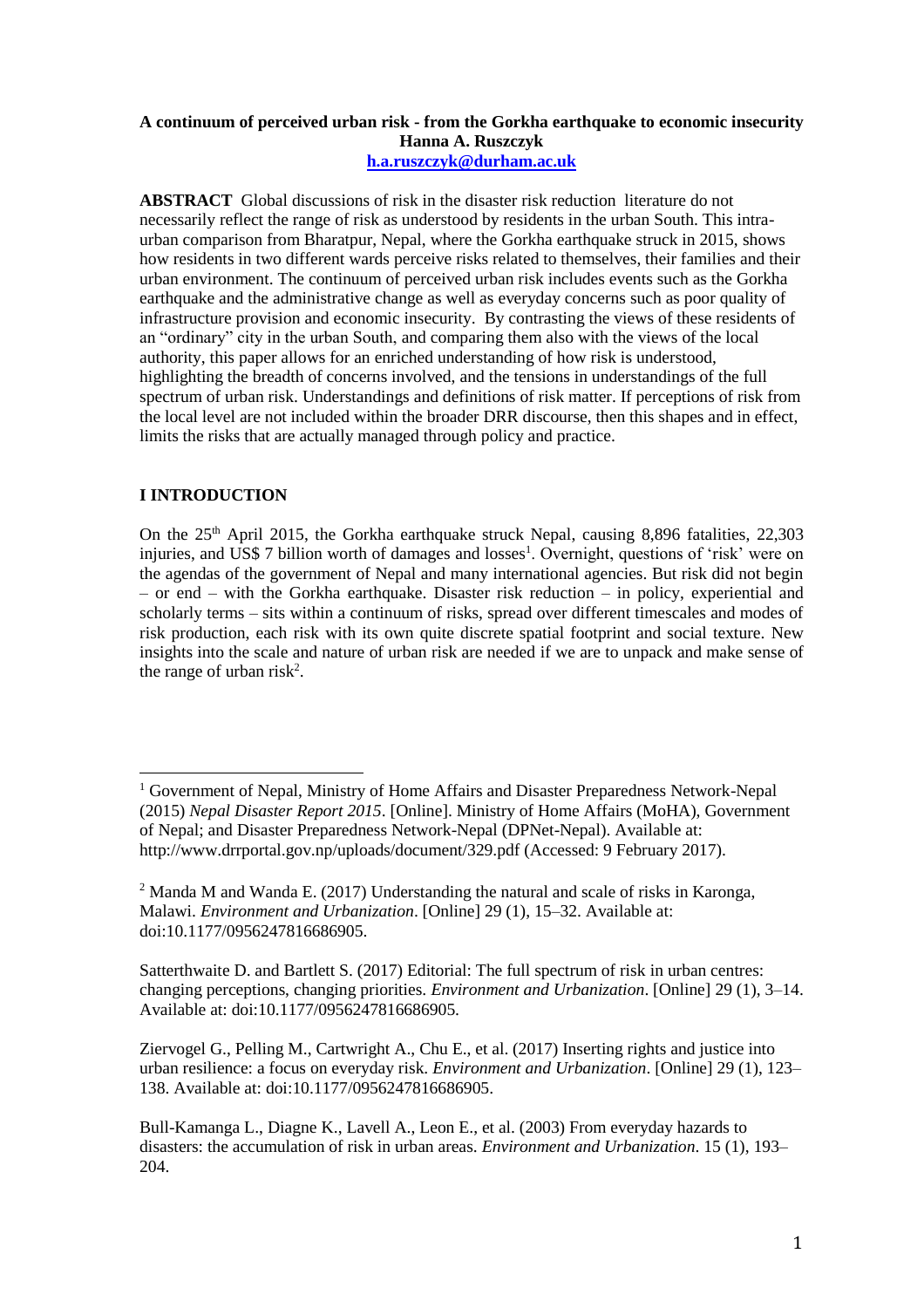Global discussions of risk in the disaster risk reduction literature<sup>3</sup> do not necessarily reflect the range of risk as understood by residents in the urban South. Urban residents face a continuum of risks that cannot and should not be analyzed as separate and distinct. In this paper, a continuum of perceived urban risk is explored based on the views of residents through an intra-urban comparison. Drawing on a case study from Bharatpur, Nepal, this paper demonstrates how residents' perceptions of hazard (including the Gorkha earthquake of 2015) and risk may differ based on their location in the city and their income levels. Interpretations of risk in the city are also explored from the viewpoint of the local authority in Bharatpur.

In the global South, urban residents often live in conditions where there is a relative absence of key provision from the state including for basic welfare, social services and infrastructure<sup>4</sup>. Bharatpur, Nepal is an 'ordinary' medium-sized city<sup>5</sup> with no particular claim to fame, which may appear to be globally, economically, politically and spatially irrelevant. In reality, this type of 'ordinary' city is where most of the world's urban residents live today<sup>6</sup>. Cities like Bharatpur are also where most of the projected global population growth will occur over coming decades, in urban centers with less than half a million inhabitants<sup>7</sup>. Many of these small and mediumsized cities face a number of challenges, including significant inward migration resulting in rapid urbanization, limited, if any, urban planning, insecure livelihoods, rapidly reconfiguring social networks, a lack of regular or adequate provision for electricity, solid waste management, water and sanitation <sup>8</sup>.

This paper complements the urban risk literature from the Environment & Urbanization's April 2017 issue '*Understanding the full spectrum of risk in urban areas*' 9 . In the context of rapidly evolving urban risk in Nepal, this paper provides a contribution to understanding the continuum of risk that encompasses not only vulnerability to natural hazards but also such everyday concerns as economic hardship. Generally-speaking, national governments and international agencies are improving their disaster risk reduction (DRR) policies. The level of preparation for and response to events such as the Gorkha earthquake, notwithstanding the loss of life, reflect such improvements. Where matters have not progressed to an equivalent degree, it is argued here, is in the placement of such events within the wider evolving risk context.

# **II CONCEPTUAL FRAMEWORK**

 $\overline{a}$ <sup>3</sup> United Nations Office for Disaster Risk Reduction (2015) *Sendai Framework for Disaster Risk Reduction 2015 – 2030.*

<sup>4</sup> Mitlin D. and Satterthwaite D. (2013) *Urban Poverty in the Global South Scale and Nature*. London, Routledge.

<sup>5</sup> Robinson J. (2006) *Ordinary cities: between modernity and development*. Questioning cities. London; New York, Routledge.

<sup>6</sup> United Nations, Department of Economic and Social Affairs and Population Division (2014) *World urbanization prospects: the 2014 revision: highlights*.

<sup>7</sup> Dodman D., Brown D., Francis K., Hardoy J., et al. (2013) *Understanding the nature and scale of urban risk in low- and middle-income countries and its implications for humanitarian preparedness, planning and response*. London, International Institute for Environment and Development, pg 1

<sup>8</sup> See reference 4.

<sup>9</sup> Ro C., Bartlett S. and Satterthwaite D. eds. (2017) Understanding the full spectrum of risk in urban areas. [Online] 29 (1). Available at: doi:10.1177/0956247816686905.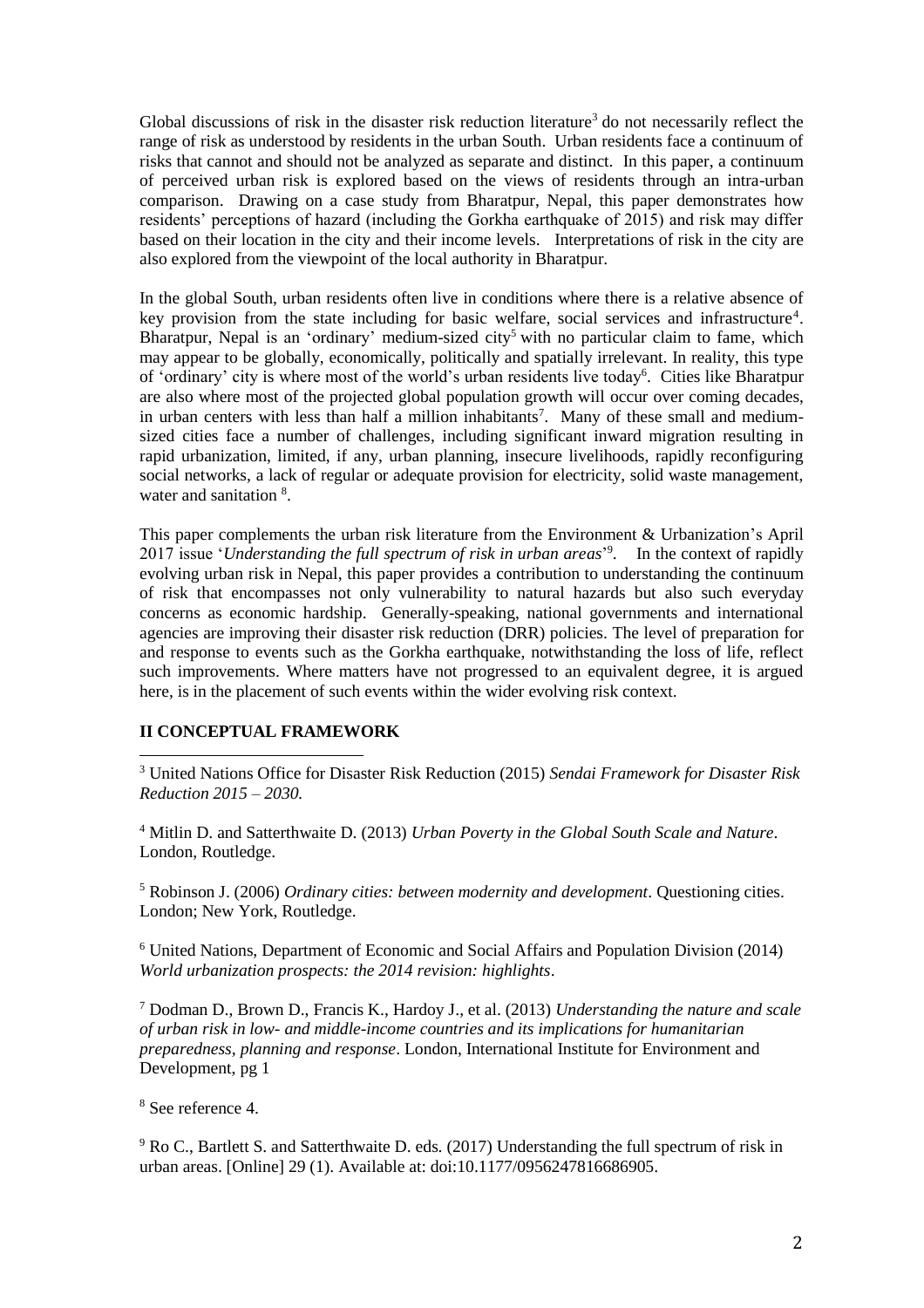There is a significant body of research on large-scale, rapid onset and high impact natural hazard events<sup>10</sup> such as earthquakes or volcanic eruptions, often referred to in terms of "intensive risk" <sup>11</sup>. In recent years, a number of researchers have also explored smaller scale, but more chronically recurring events that cumulatively can have a significant impact at the individual, household and community level – everyday or "extensive risk"<sup>12</sup>. The research presented here sits between these two bodies of work. A large scale, rapid onset hazard event (Gorkha earthquake) is discussed in this paper, but only as part of a broader understanding of risk from the perspective of urban residents and local authorities.

A social constructivist lens is utilized in the effort to understand people's perceptions of risk. According to Pidgeon et al, this perspective: "Involves people's beliefs, attitudes, judgements and feelings, as well as the wider social or cultural values and dispositions that people adopt, towards hazards and their benefits"<sup>13</sup>. Risk perception is multidimensional, whereas a particular hazard can signify "different things to different people"<sup>14</sup>. The starting point for considering the everyday involves "ordinary people, everyday actions and commonplace events"<sup>15</sup>. With a focus on normal living rather than abnormal events, a concern with the everyday acknowledges the necessity to consider ordinary people who live and conduct their lives in the best way they can. What can be considered risk from the perspective of urban residents differs from ideas of risk calculation and the management of risk<sup>16</sup> as understood by governments, the  $IAC^{17}$  and the academic community.

Wisner B., Blaikie P.M., Cannon T. and Davis I. (2004) *At risk: natural hazards, people's vulnerability, and disasters*. 2nd ed. London ; New York, Routledge.

 $11$ See reference 7, pg 5.

 $\overline{a}$ 

<sup>12</sup> Wamsler C. and Brink E. (2014) Moving beyond short-term coping and adaptation. *Environment and Urbanization*. [Online] 26 (1), 86–111. Available at: doi:10.1177/0956247813516061.

Sou G. (2014) *Risk Perceptions and responses in disaster - prone cities of the Global South*. Manchester, University of Manchester.

Bull-Kamanga L., Diagne K., Lavell A., Leon E., et al. (2003), see reference 2.

<sup>13</sup> Pidgeon N., Hood C., Jones D., Turner B., et al. (1992) Risk Perception. In: Royal Society (ed.). *Risk: analysis, perception and management*. London, Royal Society. pg. 89.

<sup>14</sup> See reference 13.

<sup>15</sup> Rigg J. (2007) *An everyday geography of the global south*. London; New York, Routledge. Pg 16.

<sup>16</sup> For a short comprehensive literature review of the three major theoretical perspectives on risk, see Lupton (1999, pp 1-6) Lupton D. (1999) Introduction. In: Lupton D. (ed.). *Risk and sociocultural theory: new directions and perspectives*. Cambridge; New York, Cambridge University Press. pp. 1–11.

<sup>17</sup> International aid community

<sup>10</sup> Wisner B., Gaillard J.C. and Kelman I. eds. (2012) *The Routledge handbook of hazards and disaster risk reduction*. London ; New York, Routledge.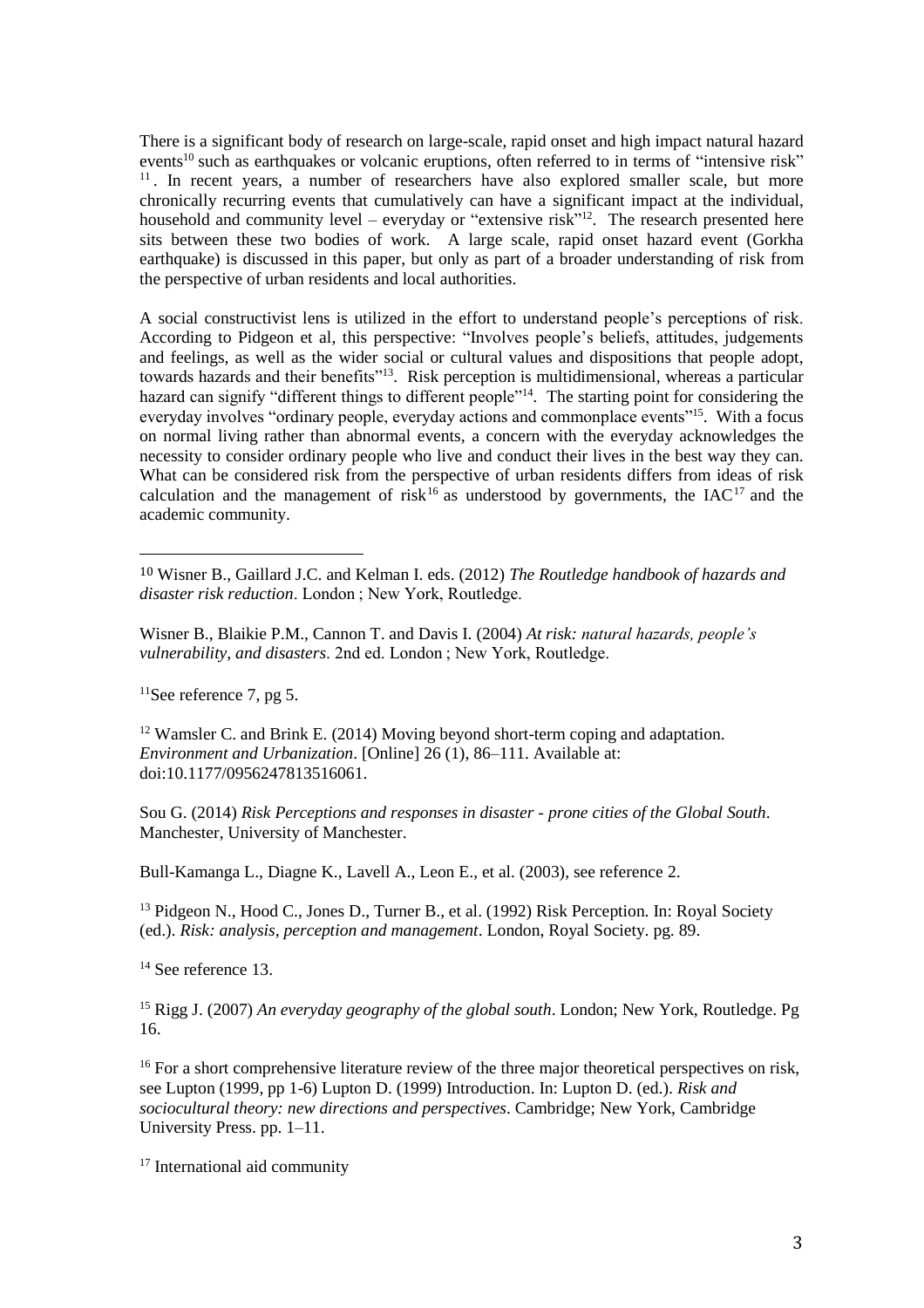The UNISDR's<sup>18</sup> definition of hazard is utilized in this research: "A potentially damaging physical event, phenomenon or human activity that may cause the loss of life or injury, property damage, social and economic disruption or environmental degradation. Hazards can include latent conditions that may represent future threats and can have different origins: natural (geological, hydro meteorological and biological) or induced by human processes (environmental degradation and technological hazards)". The interlinkages between disasters and risk highlights the need to pay "more attention to people's own priorities, perceptions and belief systems" in relation to everyday risks and hazard events, according to Bankoff et al<sup>19</sup>.

The way we conceive the "urban" needs increasingly to be based on the reality of cities and towns in the global South. In this context, there is an intersection of different forms of risk that render urban existence itself a risky undertaking for many residents. It is increasingly difficult for urban residents to avoid or resist political instability, conflict, economic precarity, health crises, and ecological disaster, all of which can occur at different scales with an impact on the urban everyday. As Dodman and colleagues argue, "The scale and nature of urban risk depends on how risk is conceived".<sup>20</sup> There is a pressing need to understand the full spectrum of risks in urban areas. In order to do so, it is worth extending consideration beyond disasters and disaster risk mitigation to, as Pieterse et  $al<sup>21</sup>$  suggest, "imagine and develop a more credible account of everyday urbanism" which will broaden and deepen an understanding of urban risk in ordinary, global urban cities such as Bharatpur, Nepal.

Bull-Kamanga et al's<sup>22</sup> seminal paper suggests there is a relationship between disasters and an increase in risk from poorly managed urban development. They also propose that there is a need to understand how local governments and community organizations identify and act on processes that cause the accumulation of risk in urban areas. Dodman et  $al<sup>23</sup>$  expand on concepts of intensive risk and extensive risk based on frequency, scale and impact. They propose that for the urban poor, the highest levels of risk from everyday hazards are usually associated with poor-quality housing and lack of infrastructure and services. They also stress the importance of relationships between low-income communities and the local government as well as the importance of mainstreaming disaster risk reduction into development policies and urban

<sup>20</sup> See reference 7

 $\overline{a}$ 

<sup>21</sup> Pieterse E., Simone A.M. and University of Cape Town eds. (2013) *Rogue urbanism: emergent African cities*. Auckland Park, South Africa, Jacana, pg 12.

<sup>22</sup> See reference 2.

<sup>23</sup> See reference 7 pg 5, intensive risk: the risk from major disasters with the potential for 25 or more deaths and or 600 or more houses destroyed or seriously damaged in one municipality / local government area, extensive risk: the risk of premature death, injury/illness and impoverishment from all events whose impact is too small to be classified as a major disasters (or intensive disasters).

<sup>18</sup> United Nations Office for Disaster Risk Reduction (2015) *Sendai Framework for Disaster Risk Reduction 2015 – 2030, pg 9*.

<sup>&</sup>lt;sup>19</sup> Bankoff G., Cannon T., Kruger F. and Schipper E.L.F. (2015) Introduction: exploring the links between cultures and disasters. In: Krüger F., Bankoff G., Cannon T., Orlowski B., et al. (eds.). *Cultures and disasters: understanding cultural framings in disaster risk reduction*. Routledge studies in hazards, disaster risk and climate change. 1 Edition. London; New York, Routledge, Taylor & Francis Group. pg 11.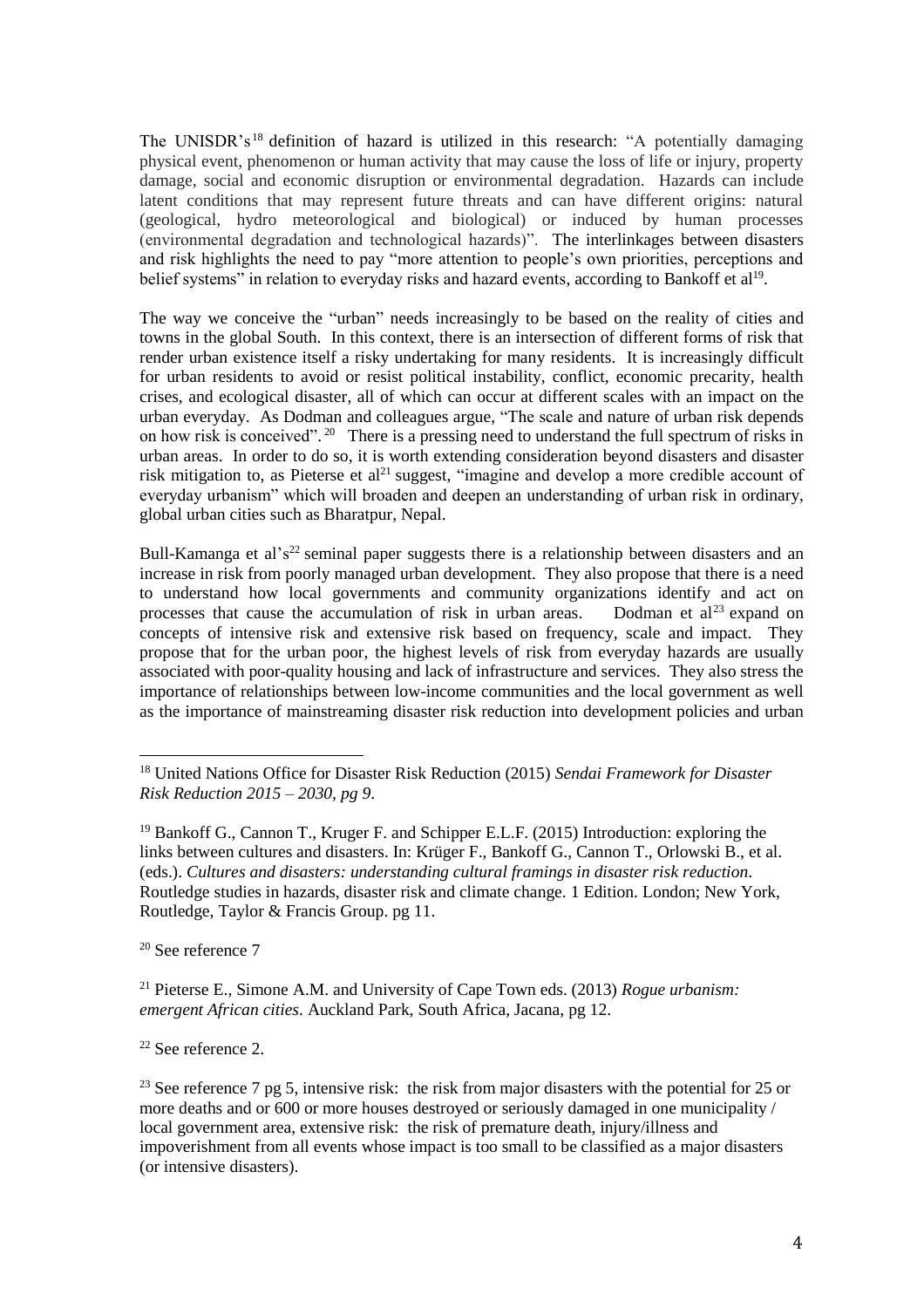planning. UNDP and ODI's 2016 report,<sup>24</sup> focusing on the critical role of risk and resilience in addressing the financing of sustainable development, use the slightly different language of stresses and shocks to convey the relevance of including not only environmental occurrences (drought, flood, earthquake, tsunami, hurricane or cyclone) in the range of risks, but also health shocks, conflict and economic shocks.

Stressing the importance of context, the 2014 World Disasters Report<sup>25</sup> discusses the concept of risk: "Risk is itself culturally-defined… [resulting in] the problem that DRR organizations sometimes have a different definition of risk from those of the people affected". This can lead to situations where the risk perceptions and needs of urban residents are not acknowledged or are even ignored when urban risk is explored and debated on global levels. To address this gap, Wamsler and Brink <sup>26</sup> provide an overview of urban residents' coping and adaptive practices in several countries with an emphasis on disaster risk reduction and climate change. They also present insights regarding residents' risk-reducing effects. These bodies of literature collectively suggest the importance of considering a range of risks and different urban contexts.

This paper contributes to the expanding body of research on the scale and nature of urban risk in two ways. First, it provides insight into what residents view as hazards and risks in the everyday as well as how residents view – and therefore prepare for and respond to – less frequently occurring events such as the Gorkha earthquake. And second, it contributes to an understanding of how changing municipal structures and policies ameliorate, create and re-shape risks. These insights can expand knowledge in a fruitful way to contribute to a richer understanding of the continuum of urban risks. This paper also opens a space to highlight the tensions in understandings of the full spectrum of urban risk, and their evolving intersections on a local level and on a global policy level.

## **III LEARNING ABOUT BHARATPUR, NEPAL**

This paper is informed by empirical work in the rapidly urbanizing medium-sized city of Bharatpur in Nepal. Bharatpur is the type of city that researchers have not investigated empirically to any significant degree in Nepal, where urban research has primarily focused on Kathmandu Valley, until recently the main urban hub of Nepal.<sup>27</sup> This is now changing in the context of the country's rapid urbanization.

#### **a. Description of the study area**

Bharatpur is the fifth largest city in Nepal and has a population of 200,000. It is located on the plains of Nepal, in Chitwan District bordering Bihar State, India (Figure 1). Bharatpur is a young municipality, established in 1979, which has emerged from a small market town. The municipality had 14 wards when the fieldwork began in 2014 and then it was designated a sub metropolitan city, encompassing 29 wards in December 2014. Today, Bharatpur is a heterogeneous city; the main caste and ethnic groups are Brahmin, Chhetri, Newari, Tamang and Gurung<sup>28</sup>. Internal migration continues and includes new affluent high caste migrants, migrants

<sup>24</sup> Watson C. and Kellett J. (2016) *Financing sustainable development, The critical role of risk and resilience.*

<sup>25</sup> International Federation of Red Cross (2014) *World disasters report; Focus on culture & risk 2014*. [Place of publication not identified], Intl Fed Of Red Cross.

<sup>26</sup> See reference 12.

 $\overline{a}$ 

<sup>27</sup> Muzzini E., Aparicio G. and World Bank (2013) *Urban growth and spatial transition: an initial assessment*. Washington, D.C, World Bank.

<sup>28</sup> Bharatpur Municipality, Nepal (2014) *Bharatpur Municipal Profile.*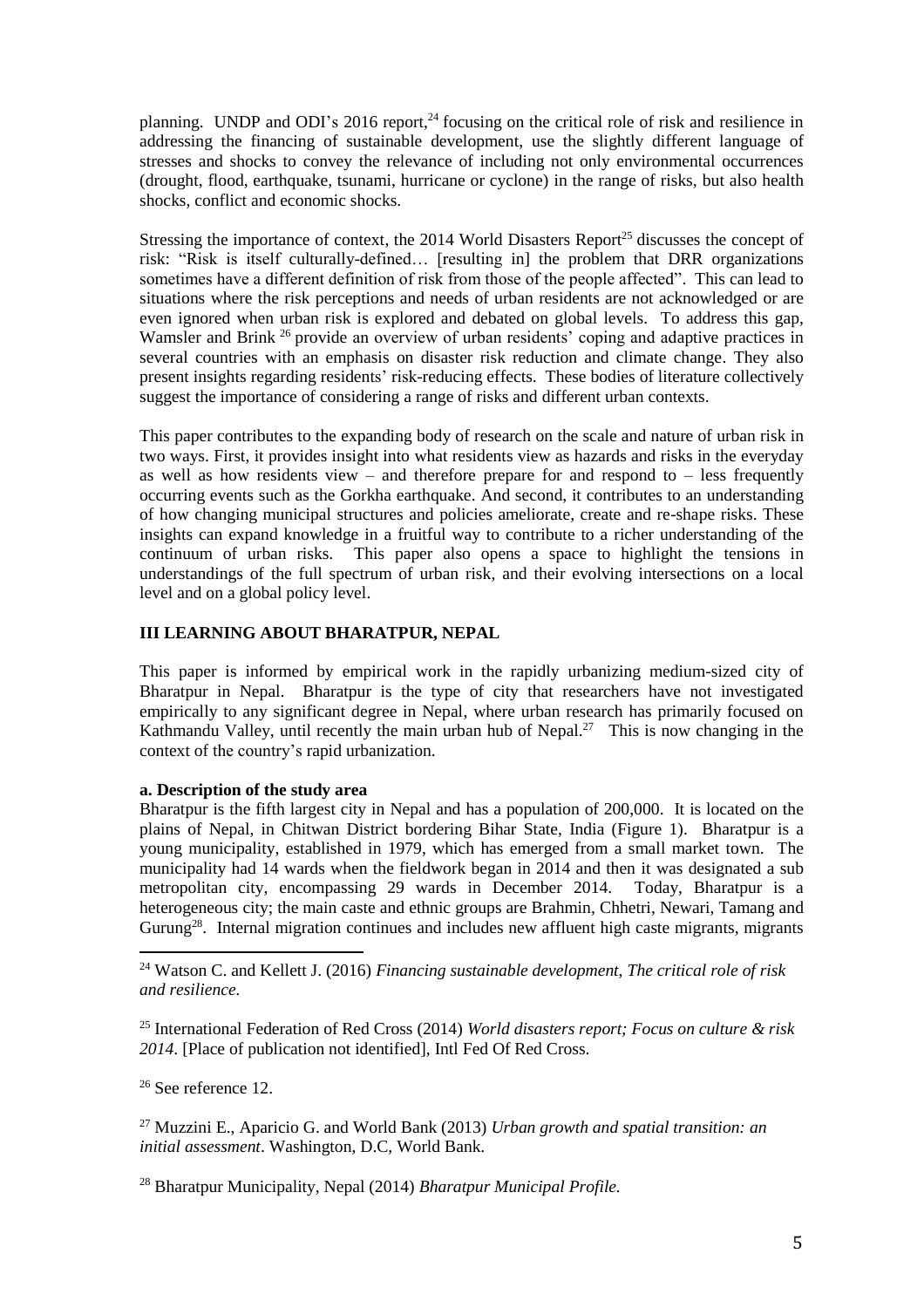who are fleeing conflict in their villages and towns as well as economic migrants from the neighbouring Indian state of Bihar.

Bharatpur's residents have different connections to each other, to the local authority and to the urban environment. The way they live in the everyday and what they consider relevant provides an opportunity to know and learn about Bharatpur<sup>29</sup>. There is not a strong economic base in the city. The local economy is largely financed by remittances from young men working in the Gulf countries and Malaysia. According to the World Bank<sup>30</sup>, Chitwan District is the third highest remittance-receiving district in Nepal (out of 75 districts). The trend of international migration and remittances has increased dramatically since 2000. In 2000, remittances were 14 percent of GDP, in 2010 they were 22 percent and most recently, in 2015, remittances contributed 32 percent of GDP. The national economy is increasingly dependent on labour moving abroad. This is due in part to the ten year internal conflict during which 13,000 people died in Nepal. This research shows that reliance on international remittances accounted for a significant source of household income in Bharatpur, similar to more general figures for Nepal<sup>31</sup>.



For this research, two wards were chosen based on their physical differences, rates of urbanization and resident profiles. Ward 4, bordering the Narayani river, is located in the eastern part of Bharatpur. It is the oldest part of the city - the commercial, retail and financial

<sup>29</sup> McFarlane C. (2010) The Comparative City: Knowledge, Learning, Urbanism: The comparative city: knowledge, learning, urbanism. *International Journal of Urban and Regional Research*. [Online] 34 (4), 725–742. Available at: doi:10.1111/j.1468-2427.2010.00917.x.

<u>.</u>

<sup>30</sup> World Bank (2011) *Large-Scale Migration and Remittance in Nepal: Issues, Challenges, and Opportunities Report NO.55390-NP.*

<sup>31</sup> Practical Action and Nepal Risk Reduction Consortium (2014) *Understanding the Role of Remittances in Reducing Earthquake Risk.*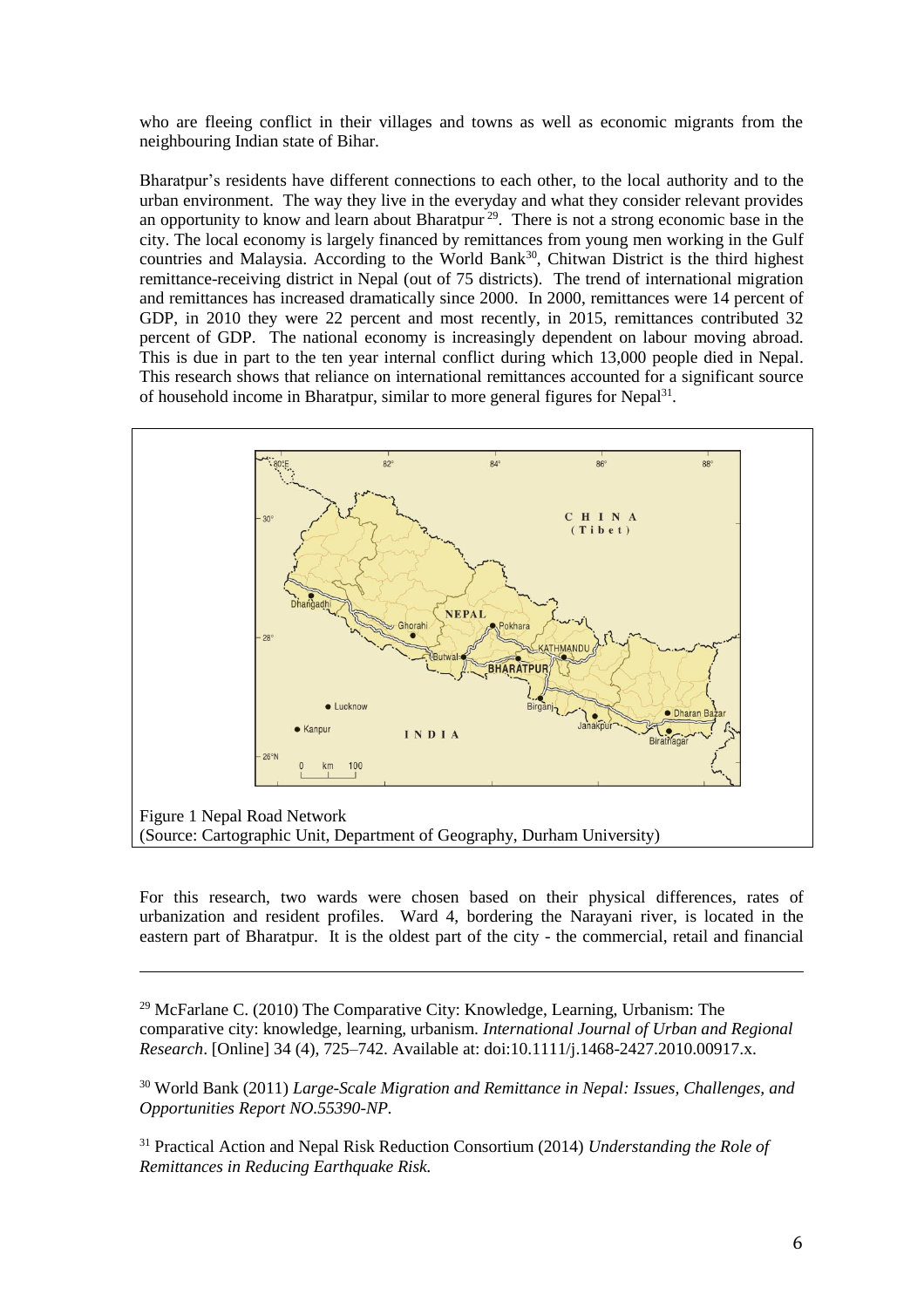hub as well as the transportation intersection between two national highways (Figure 2). Ward 4, with its 15,000 residents, is a dense part of the city that sustains many elements of urban life. The population is diverse: there are Muslims, the business-oriented Newari ethnic group, as well as Brahmin and Chhetri groups. Ward 4 is where tenants, aspiring middle class home owners, informal settlement dwellers and transient Indian migrant workers are creating their urban lives in a diverse, fragmented setting, often socially separate from each other. This ward has many types of industries, some of which emit pollutants into the air or the river network.



Figure 2 Nepal's east-west motorway bisects Bharatpur, September 2015 (Source: author)

Ward 11, bordering the forest in central part of Bharatpur (Figure 3), was historically agricultural land inhabited by the indigenous Kumal population. Thirty years ago, people from the Lama and Tamang ethnic groups in Nepal's hill country arrived and settled in the center of ward 11, at times in conflict with the indigenous population over land. Twenty years ago, high caste Brahmins from the hills of Nepal were encouraged by the central government to settle in the Terai; some settled on the outskirts of Ward 11 near the forest. Over time, these residents have received land ownership rights from the central government for their homes but they do not own agricultural land. These residents, the indigenous group, the ethnic groups and the high caste but poorer Brahmin and Chhetri residents are marginalized, with scarce opportunities for employment, poor road networks and poor access to water. Housing 21,000 residents, Ward 11 has been described as a "patchwork combination of formal and informal infrastructures" 32 evident in the road network, which is intermittently paved and unpaved.

 $\overline{\phantom{a}}$ 

<sup>&</sup>lt;sup>32</sup> McFarlane C. and Silver J. (2017) Navigating the city: dialectics of everyday urbanism. *Transactions of the Institute of British Geographers*. [Online] Available at: doi:10.1111/tran.12175 (Accessed: 10 February 2017), pg 7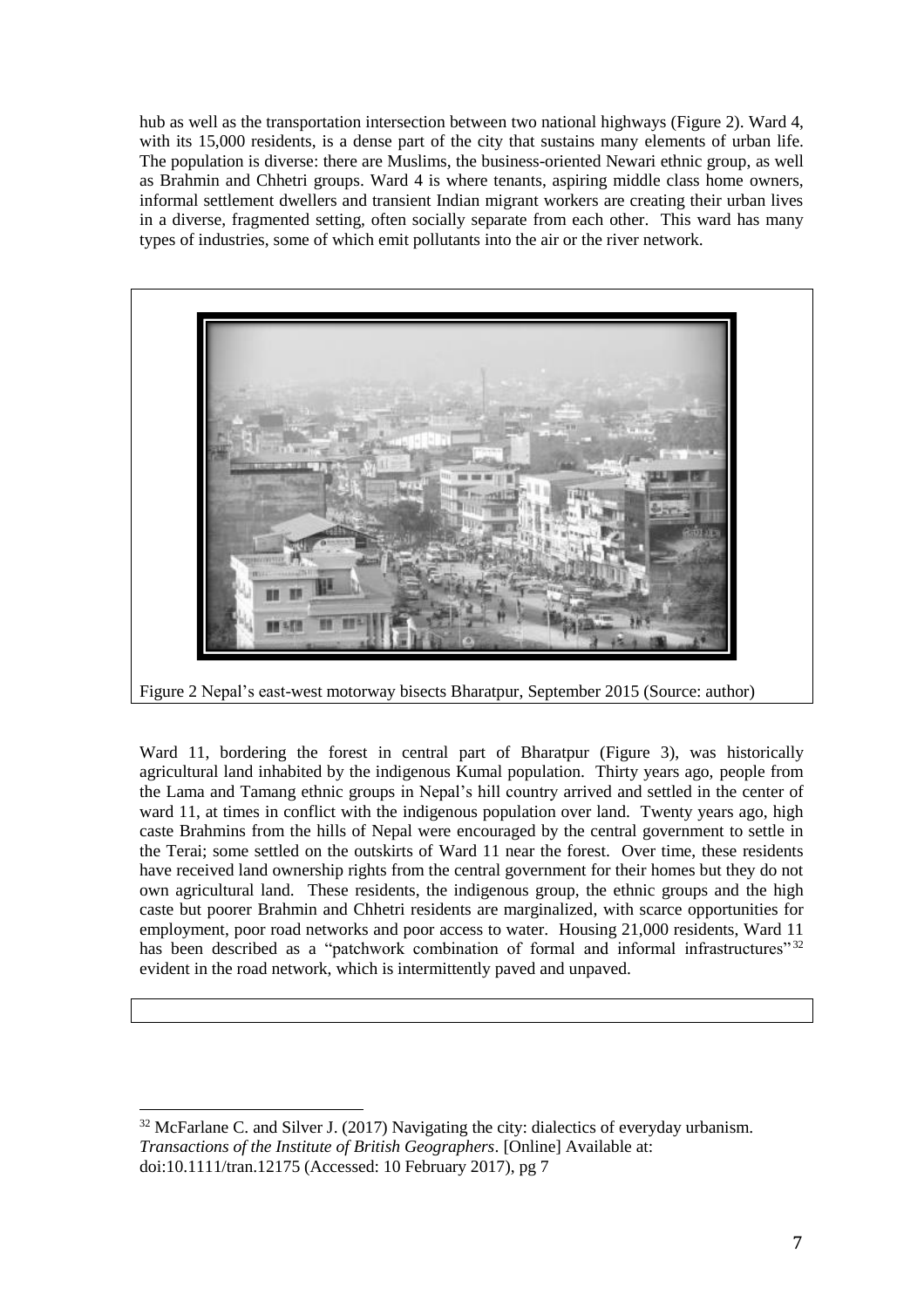

Most of the more affluent Brahmin and Chhetri newcomers (most of whom have arrived since the early 2000s) have settled on the southern border of Ward 11, near the city center where the good quality facilities (hospitals and schools) are located. These home-owning newcomers have tenuous relationships with the inhabitants who have been here for decades. Due to their affluence and high caste, the Brahmin and Chhetri newcomers in Ward 11 have political access to the local authorities and are able to bring local government resources to their fragment of Ward 11 in order to build infrastructure, including paved roads, where needed.

# **b. Methodological approach**

 $\overline{a}$ 

This research utilized a qualitative approach<sup>33</sup> in this intra-urban comparison, investigating changes in risk perception and resilience strategies among different resident groups in Bharatpur. Research methods included semi-structured interviews, focus group discussions, photography, as well as observation of the daily flow of life. The questions were developed in English and subsequently translated by the research project's Nepali partner, the National Society for Earthquake Technology (NSET). The interviews and focus group discussions were conducted in the Nepali language through the support of a research assistant, or in English where appropriate. The research took a multi-scale perspective, exploring how different scales<sup>34</sup> impact each other and how power and influence flows between the scales (household, community level, local authority, national level and international). This research was carried out in an iterative manner over a period of one year (November 2014 – October 2015) during which I, as the researcher, conducted three fieldwork trips to Bharatpur as well as interviews in Kathmandu and the USA.

<sup>&</sup>lt;sup>33</sup> McFarlane C., Silver J. and Truelove Y. (2016) Cities within cities: intra-urban comparison of infrastructure in Mumbai, Delhi and Cape Town. *Urban Geography*. [Online] pg 1-25. Available at: doi:10.1080/02723638.2016.1243386.

<sup>&</sup>lt;sup>34</sup> For a detailed explanation of scales see Swyngedouw E. (1997) Neither Global nor Local: 'Glocalization' and the Politics of Scale. In: Cox K.R. (ed.). *Spaces of globalization: reasserting the power of the local*. Perspectives on economic change. New York, Guilford Press. pp. 137– 166.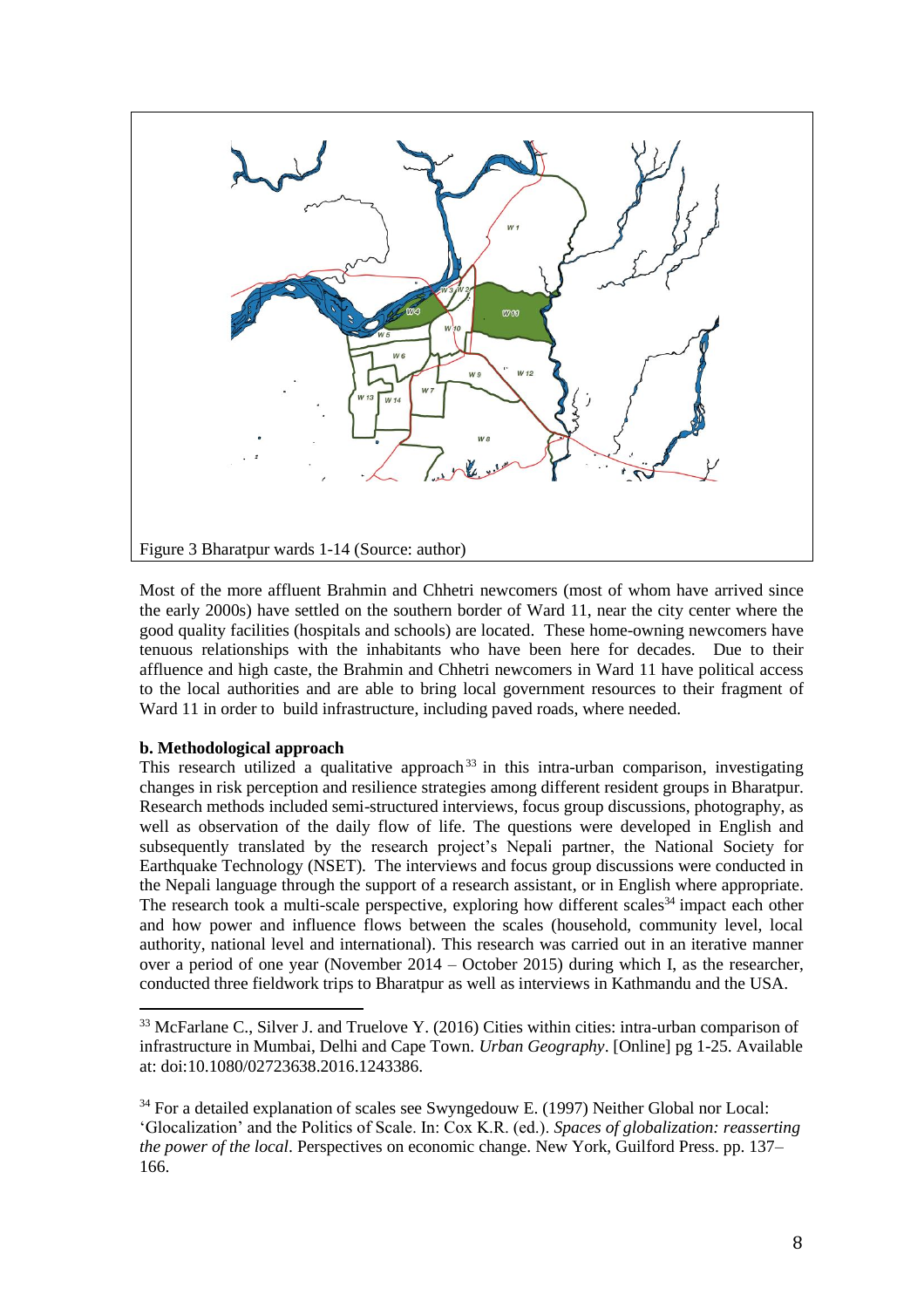I observed a number of changes over the period of this study. As part of the political changes on a national level, the national constituent assembly promulgated a new constitution after deliberating for seven years, and the number of municipalities in Nepal was increased by 275%, creating a nominally more urban country. During this same year, the devastating Gorkha earthquake struck. The three fieldwork trips coincided with the phases referred to by the IAC: "before, during and after" the high intensity earthquake of April 2015<sup>35</sup> that killed almost 9,000 people.

#### **Respondents from Wards 4 and 11**

 $\overline{\phantom{a}}$ 

During the fieldwork trips in Bharatpur, semi-structured interviews were conducted with 42 residents from wards 4 and 11. Twenty three of these residents answered questions regarding their every day worries and views of natural hazards. The other 19 residents, along with participants in seven focus group discussions (with neighborhood groups and women's groups), provided additional empirical data for this study.

These respondents were selected from a pre-existing data set. In 2013, NSET had chosen Bharatpur as the pilot city to conduct a Baseline Survey on Earthquake Risk Perception and Preparedness. This survey of 2,000 residents from all 14 wards was an entry point for NSET to understand people's risk perception of natural hazards as well as epidemics and fires. No dataset of this size and scope existed in Nepal at the time. NSET allowed me to access the dataset for my research project. In preparation for my second fieldwork trip to Bharatpur in April 2015, I utilized NSET's dataset to select respondents, based on criteria of gender, age, education levels and income levels, for my semi-structured interviews in both wards I was investigating. I was interested to interview residents with a range of profiles in order to gain a broader understanding of the risk perceptions and resilience mechanisms of urban residents.

The questions that were asked focused first on understanding the range of natural hazards that residents perceive as risks in Bharatpur that could cause them harm (drawing on NSET's Baseline Survey questions regarding hazards). Subsequently, questions were posed regarding what people viewed as everyday risks, if these differed from natural hazards. Last, questions were asked about residents' coping strategies and what would keep them safe for the future. The words 'risk perceptions' were not used with respondents. Instead the Nepali word for 'worries' was chosen. NSET used the word 'worries' in their research as well.<sup>36</sup> The word 'resilience' was also not used with Bharatpur respondents, since it does not translate directly into Nepali.<sup>37</sup>

<sup>35</sup> Government of Nepal, Ministry of Home Affairs, ICIMOD and ESRI (2015) *Nepal Earthquake 2015: Disaster Recovery and Reconstruction Information Platform (NDRRIP)* [Online]. Available at:

http://apps.geoportal.icimod.org/ndrrip/profile?id=Municipality&Lang=en (Accessed: 17 April 2017).

<sup>&</sup>lt;sup>36</sup> In Barheri et al's (2008) research on volcanic risk perception they also utilized the word 'worry' in their interview questions to represent risk perception

Barberi F., Davis M.S., Isaia R., Nave R., et al. (2008) Volcanic risk perception in the Vesuvius population. *Journal of Volcanology and Geothermal Research*. [Online] 172 (33ology and Geothermal Researche:10.1016/j.jvolgeores.2007.12.011.

<sup>37</sup> Ruszczyk H.A. (2014) *Local understandings of community resilience in earthquake prone Nepal*. Master of Arts by Research. Durham University.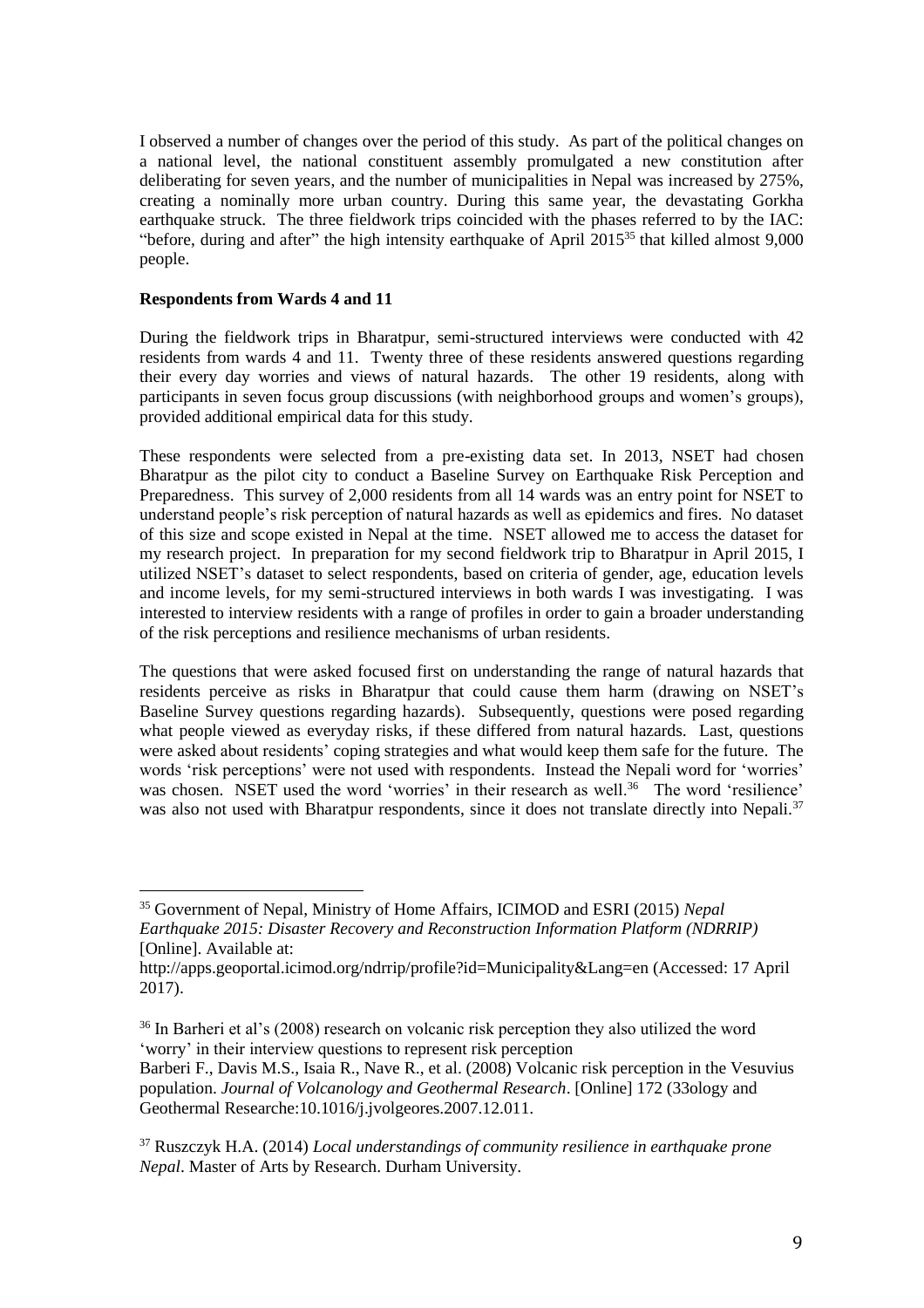Instead, the word 'safety' was chosen after consultation with NSET, MoFALD<sup>38</sup> and my Nepali research assistant.

## **Other respondents**

In addition to semi-structured interviews with residents, I conducted 39 semi-structured interviews with local, district and national level government officials as well as key stakeholders on a municipal level. These stakeholders include a politician, a radio station owner, a head teacher at a private school, teachers, nurses, and representatives from a housing NGO, business associations and the construction sector (masons, business owners and engineers). Information from these interviews set the context for understanding urbanization, understanding risk perceptions and governance structures, changing urban relationships as well as earthquake resistant construction initiatives. Interviews also explored the evolving urban governance relationships between local authorities and groups of residents as well as the relationship between government and businesses.

In addition, 15 semi-structured interviews were organized with members of the international aid community in Bharatpur, Kathmandu and the USA in order to understand how urban disaster resilience projects were being structured. In total, over 96 semi-structured interviews were conducted as part of this research project. Interviews were transcribed, and data was coded into emerging themes and analyzed.

In addition to the qualitative work, a desk review of national government reports and international aid reports was carried out as well as an analysis of my photographs and the photographs taken by residents using disposable cameras. Triangulating findings between the different research methods provided a more detailed and nuanced appreciation of the complexity of urban life and understandings of perceived risk.

# **IV PERCEPTIONS OF RISK**

In the following discussion, two main arguments are made. First, I point to a significant gap both in how different Bharatpur residents define and perceive risk, and between the perceptions of these residents and other groups, including the Nepal government, local authorities, scholars, and multilateral agencies. And second, I argue that this gap in understanding matters. Defining risk according to different criteria creates a context where only some concerns matter and have policy traction, while other concerns do not matter and are not reflected in policy.

# **a. The Gorkha earthquake**

 $\overline{a}$ 

On  $25<sup>th</sup>$  April 2015 at 11:56 am, the first jolts of a major earthquake were felt in the small town of Gorkha in central Nepal. The earthquake, with a magnitude of 7.8,<sup>39</sup> was Nepal's largest earthquake since 1934, and along with the subsequent magnitude 7.3 aftershock in Sindhupalchok district on May  $12<sup>th</sup>$ , it was the worst natural disaster to strike the country since 1934. Bharatpur, Nepal, only 38 miles south of the April  $25<sup>th</sup>$  epicenter, is where I was conducting my long term research on urban disaster community resilience when the earthquake struck. These excerpts are from my research  $b \log^{40}$ :

<sup>38</sup> Ministry of Federal Affairs and Local Development

<sup>39</sup> USGS (2015) *USGS Earthquake Hazards Program: Magnitude 7.8 - 36 km E of Khudi, Nepal April 25, 2015* [Online]. Available at:

https://earthquake.usgs.gov/earthquakes/eventpage/us20002926#impact (Accessed: 23 March 2017).

<sup>&</sup>lt;sup>40</sup> For my impressions of the hours and days after the Gorkha earthquake, please read <http://community.dur.ac.uk/geopad/2015/04/>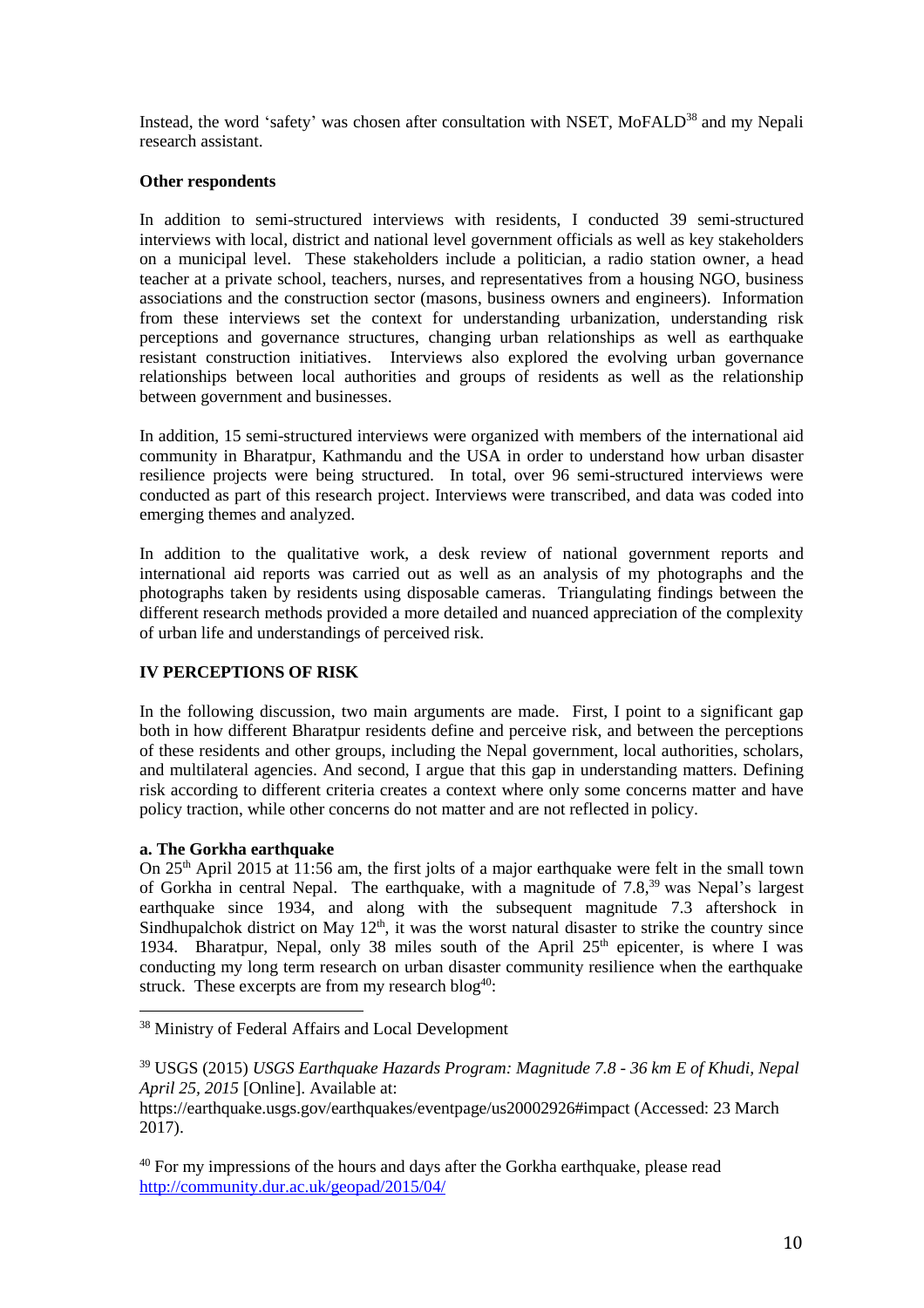"The earthquake started at 11:56 a.m. on the day of rest (Saturday), therefore there were few vehicles traveling, the shops were still closed and few people were out in Bharatpur. My research assistant and I were walking on New Road in the industrial area of town where the India bound trucks get serviced, where buses are made etc. The metal was shaking on the commercial building near me. I asked R what he thought was going on. He said, "earthquake".

… The city's infrastructure was intact and only a few buildings were damaged. In the first 72 hours, we experienced 68 aftershocks. It was, quite simply, terrifying".

For international disaster risk reduction experts, earthquakes are an infrequent but highly dangerous hazard event for Nepal, and are viewed as particularly risky. For example, the  $\text{UNDP}^{41}$  ranks Nepal as one of the world's hotspots for disasters<sup>42</sup>. Most residents and the local authority in Bharatpur, however, do not share this view, despite the intensity of the earthquake sequence of 2015. No one died in Bharatpur due to the earthquake, although the built infrastructure was damaged. One hundred buildings were destroyed and 300 buildings partially collapsed. A further 3,000 buildings needed to be assessed for structural integrity due to damage caused by the May  $12<sup>th</sup>$  aftershock. The local authority was responsible for this task of assessing 7.5% of the building stock in the summer of 2015, with support from trained volunteer engineers.

When asked about hazards, all respondents interviewed in wards 4 and 11 mention infrequent fires, infrequent floods and infrequent earthquakes. However, it is worth noting here that even after the Gorkha earthquake occurred, earthquakes were not ranked as the most important hazard. Respondents in ward 11 were more worried about attacks from tigers and rhinoceroses from the adjoining community forest. In ward 4, residents were more worried about electrical fires and flooding from the adjoining Narayani river. Even after the hundreds of aftershocks in the first five months, many respondents in wards 4 and 11 continued to assert, "Chitwan (district) is safe, Bharatpur is safe".

For most respondents, attitudes towards earthquake risk were similar whether they were interviewed before or after the high magnitude earthquake of April 2015. Nor did ward 4 respondents change their minds in terms of the priority they gave to earthquake hazard relative to the everyday risks they perceived (the quality of physical infrastructure or the lack of economic security, explored below). Earthquakes did not rank high as a source of concern because residents felt they were aware of how to respond during the seismic activity. There was one group that was an exception on this front. These were the poor ethnic residents in ward 11 whom the local authority ignored in the aftermath of the earthquake. These residents had not viewed earthquakes as especially risky before the 2015 earthquake, but their views changed with their experience after the quake. Several residents explained that they had requested structural integrity assessments of their homes after the May aftershock because their homes had cracks. The local authority did not provide this service and the ward 11 residents were unsure whether their homes were safe, and had to live in fear of another quake. The poor, who could not ignore the earthquake risk, felt exposed and vulnerable. The wealthier residents and high caste groups, who were able to get their homes assessed by the local authority, felt some control over the effects of the earthquake and could afford to discount its impact. The experience of the

<sup>41</sup> UNDP Bureau for Crisis Prevention and Recovery (2004) *A Global Report Reducing Disaster Risk, A Challenge for Development.*

<u>.</u>

<sup>42</sup> Nepal is also ranked 11th in the world in terms of vulnerability to earthquakes. See reference 41.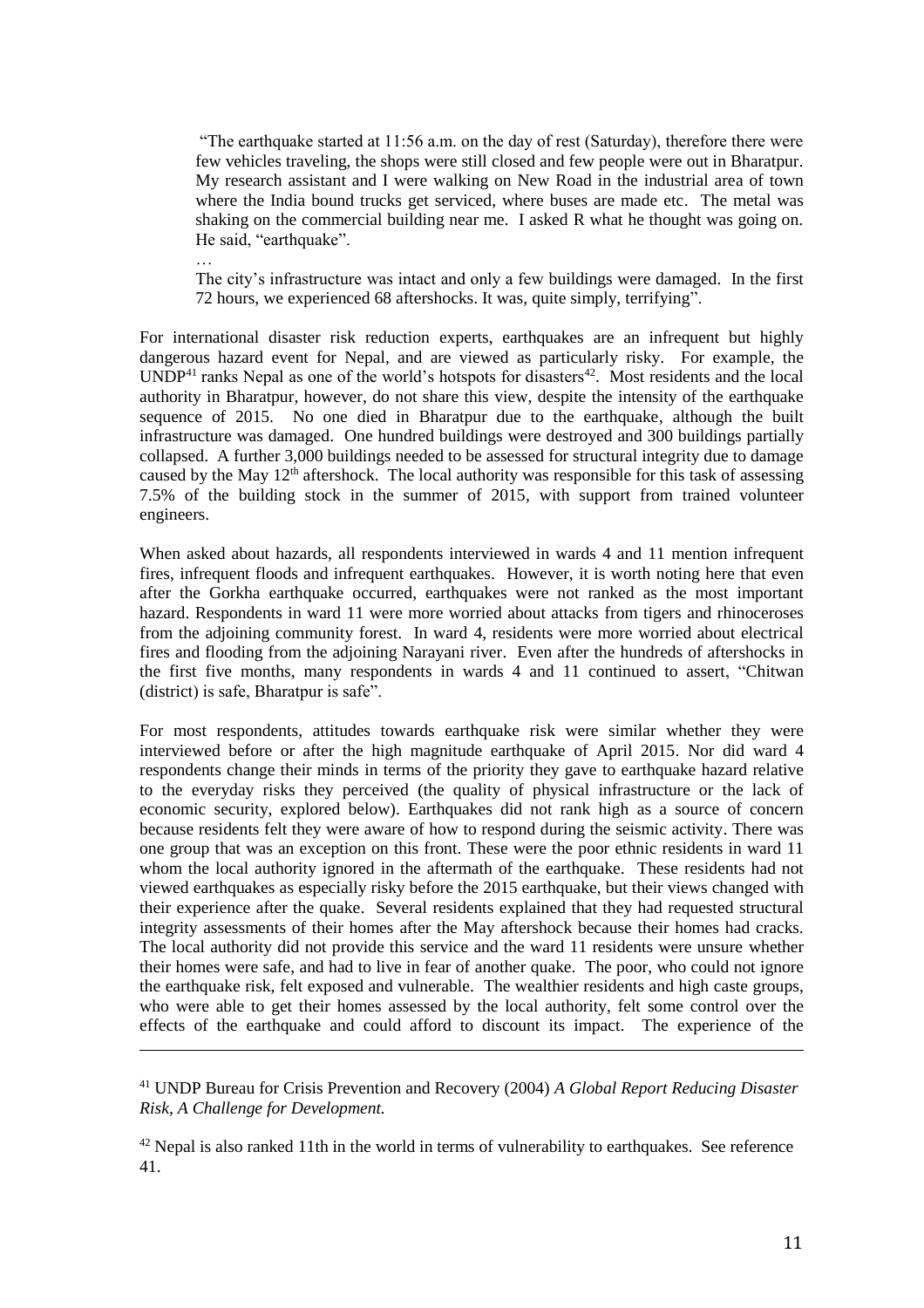earthquake reinforced everyday forms of marginalization of the poor and those without political connections to the local authority. Residents who were marginalized in the everyday were also marginalized after the earthquake.

## **b. Administrative change**

 $\overline{\phantom{a}}$ 

Another infrequent event was perceived as a risk by some residents in both wards 4 and 11, but for different reasons in each ward. In December 2014, Bharatpur became a sub metropolitan city, and 15 new wards were added to the existing 14 wards. The city's physical area increased by 50 per cent and its population increased by 50 per cent to 200,000 people. The five amalgamated villages in the southeast and southwest of the city brought their poverty and the specific hazards they faced (river flooding and wild animal attacks from the jungle) to the newly created SMCB. Four months after the creation of the SMCB, the earthquake struck.

For some residents, this administrative change emerged as a more critical risk than the Gorkha earthquake. This perception was due either to the potential introduction of new taxes or the possibility of the loss of political influence. These concerns would not be seen as risks by the international aid community but ignoring these administrative changes in the risk equation is a failure to appreciate the understanding of risk on the part of residents. Considering their perceptions means in effect extending the range of risk. Residents in both wards 4 and 11 explained that the SMCB would need to honor its political commitments in the form of physical infrastructure provision to the amalgamated rural areas. This would have to occur without additional funding from the central government<sup>43</sup>. The two routes through which the local authority can potentially raise the required funding to provide the physical infrastructural requirements of the new wards is to raise new local taxes or to divert resources away from the original 14 wards of the city – hence the concerns of the longer term residents.

Most respondents who lived in agriculturally-based ward 11 (the poor ethnic and indigenous population) stressed the financial risk associated with the administrative change. For example, after the earthquake, respondents from the Kumal indigenous group did not view floods, earthquakes or fires as a cause for concern, but did fear the possibility of increased municipal taxes in the near future. These residents, who were landless laborers or who survived on subsistence agriculture, possessed little in the way of cash-based financial resources. If the local authority introduced new taxes, the Kumal community feared they would be forced to sell their agricultural land and move away from Bharatpur. This economic stress was significant.

In the city center, ward 4, the administrative change was seen as a significant risk for a different reason. Some ward 4 home owners are organized into neighborhood groups and they fear an erosion of their fledging political influence over the local authority. Until recently, the neighborhood groups provided co-financing for the provision of paved roads and drainage pipes to their neighborhoods. Historically, the neighborhood groups in ward 4 were not particularly powerful in comparison to those from other wards but from time to time they had been able to get some infrastructure into their neighborhoods. These residents feared that their nascent ability to influence infrastructure provision in the city would diminish to the benefit of the new wards, which have extremely poor provision of infrastructure. The administrative change presents a perceived risk whose manifestation is unclear and uncertain, and residents do not know how to respond.

The local authority is also concerned by the administrative change, the associated growth in population and the accompanying responsibilities. The decision to make Bharatpur a sub

<sup>&</sup>lt;sup>43</sup> For further insight on the issue of inadequacy of funding from central government to local authority please read Satterthwaite and Bartlett 2017, see reference 2.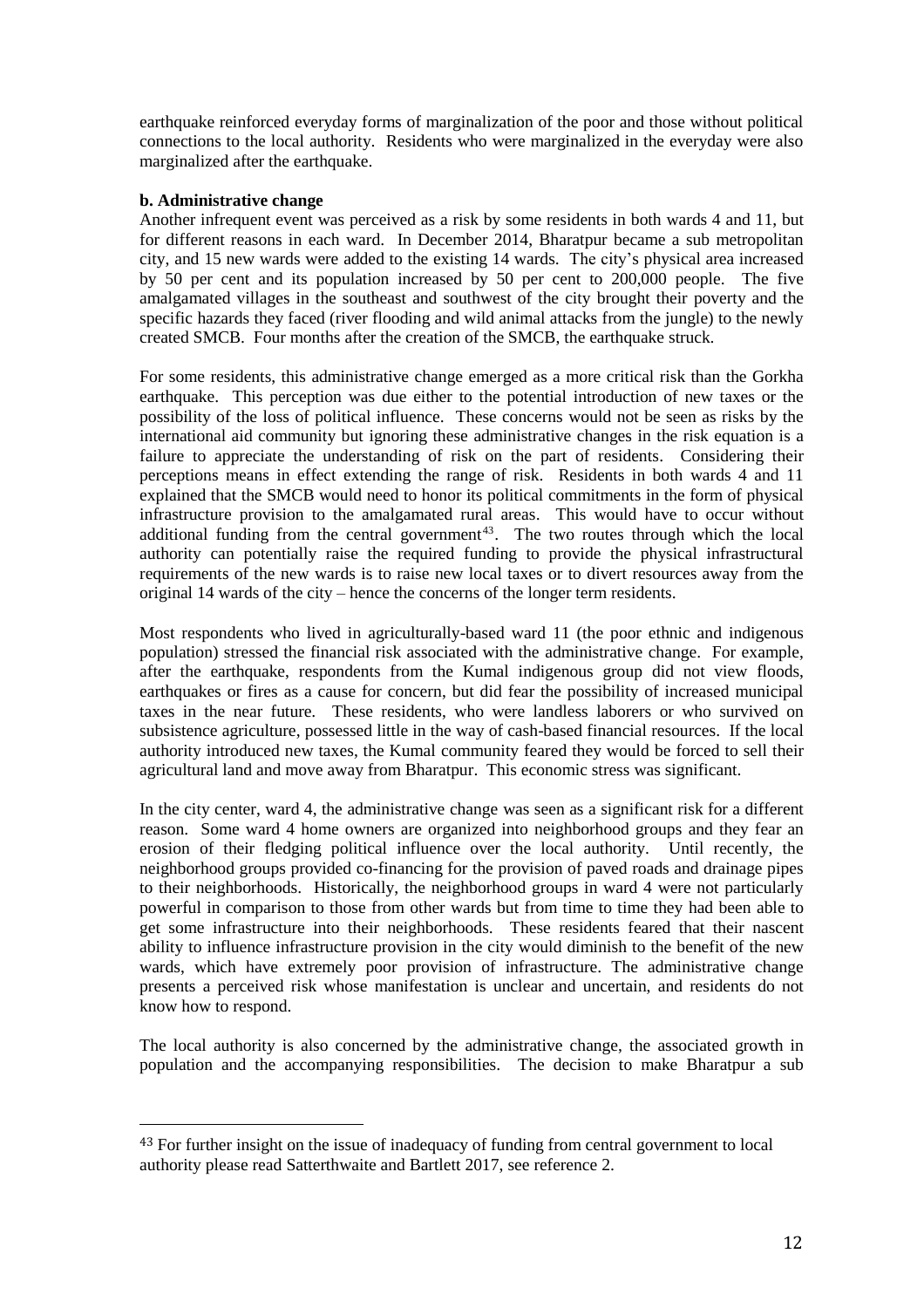metropolitan city was made at central government level<sup>44</sup> in consultation with local politicians. According to Bharatpur's new CEO<sup>45</sup>, the centrally appointed leader of the sub metropolitan city of Bharatpur, there are five important challenges facing the city post-earthquake and postadministrative change. These include: urbanization (in the form of expanded boundaries for the city and the incorporation of new villages), lack of solid waste management facilities for the city, the introduction of street lighting throughout the city, the need to increase the local authority's tax base, and lastly, the implementation of the national building code, with an emphasis on earthquake resistant construction for all new construction.

Urbanization is considered the most important challenge because "cities are no longer just upper middle class places, now cities have lower middle classes and renters as well" according the CEO. Until recently, Nepal was a rural country and people have been migrating to the cities with aspirations for a better quality of life and better education opportunities for their children. Many new comers also had financial resources to build homes in the cities. The local authority has generally ignored the poor, the tenants, the landless or informal settlement dwellers in its vision for Bharatpur, an oversight that is likely to cause tensions in the future. These residents express a desire to be "in the light" of the local authority and to have a relationship where they can influence the local authority to provide needed physical infrastructure.

According to the city's leader, disaster risk reduction in the form of an enforceable building code is at the bottom on the list of challenges Bharatpur faces. From the perspective of the local authority, DRR is important, but is only one of the many more pressing issues facing this rapidly changing city. This is at odds with the perception of the international DRR community, which emphasizes the importance of DRR to the central government without fully appreciating the complexity of urban challenges on a local level. Understandings and definitions of risk matter. It is imperative to acknowledge the tensions between local risk perceptions and what is considered relevant within the broader DRR discourse, which shapes how we think about and address risk. The impact of the administrative change on the precariously positioned poor and the politically ineffectual neighbourhood groups may in fact turn out to be more devastating in the long term than natural hazards in Bharatpur. This is certainly the view of respondents in wards 4 and 11 as well as the local authority, and this finding – that everyday worries take precedence - is internationally supported by the research of Dodman et al, 2013<sup>46</sup>; Mitlin and Satterthwaite, 2013<sup>47</sup> and Satterthwaite and Dodman, 2013<sup>48</sup>.

#### **c. Poor quality of infrastructure provision**

Everyday life in Bharatpur, Nepal is difficult for most residents due in part to fragmented physical infrastructure: daily twelve-hour electrical power outages, a lack of solid waste management for the city and poor quality roads. Respondents' location in the city influenced which elements of physical infrastructure they perceived as a risk.

 $\overline{a}$ 

<sup>&</sup>lt;sup>44</sup> The rapid change Nepal is undergoing to be become an urban country is led by the Ministry of Federal Affairs and Local Development.

<sup>45</sup> Chief Executive Officer

<sup>46</sup> See reference 7.

<sup>47</sup> See reference 4.

<sup>48</sup> Satterthwaite D. and Dodman D. (2013) Towards resilience and transformation for cities within a finite planet. *Environment and Urbanization*. [Online] 25 (2), 291–298. Available at: doi:10.1177/0956247813501421.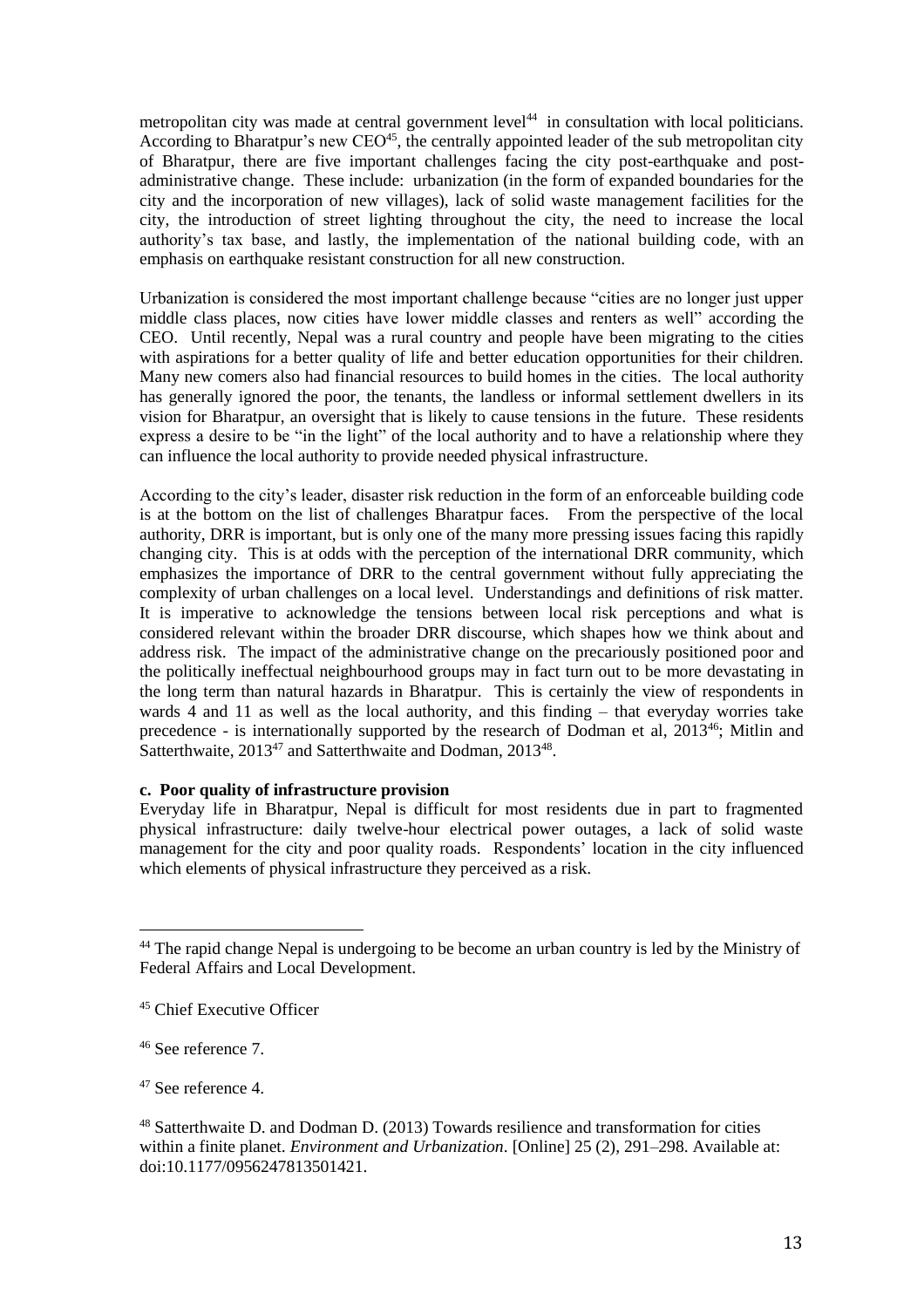In the densely populated city center of ward 4, the relationship between poor quality infrastructure and the close proximity of industry and neighborhoods was an issue. Residents here were concerned about poor air quality due to international road traffic on the east-west motorway that borders their community. Ward 4 residents also highlighted the degradation of the natural environment by the industrial waste entering the tributary of the Narayani River. There was also the ongoing lack of proper solid waste management. Solid waste was being temporarily stored in ward 4 and the residents living near the area expressed concern about the quality of water they were drinking. Lastly, the poor quality of the road network was mentioned by neighborhood groups aspiring for paved roads in the center of the city.

In the rapidly urbanizing ward 11, residents were concerned about different risks related to physical infrastructure of the city. They worried about the poor quality dirt roads that were difficult to use during monsoon season as well as a lack of access to piped municipal water. They were also concerned about the lack of accessible public transport given their distance from the city center. This meant limited mobility for many people who did not have sufficient funds to purchase a bicycle or a motorbike. These poor residents needed to walk over an hour to access health facilities and other services, the local authority or possible job opportunities in the city center. The poor quality dirt roads and lack of transport made everyday life more difficult than the earthquake, according to these respondents.

In Bharatpur, the only physical infrastructure that residents had any control over was the road network. If residents organized themselves into informal neighborhood groups and provided the 30 per cent co-financing required by the local authority, then some roads were paved. The local authority decided which roads, after consultation with local politicians. Unless residents organized, they had little chance to engage with the local authority and influence the city's infrastructure provision. Understanding how to influence the local authority was a frequently voiced concern in both wards, another reason why the administrative change was perceived as such a significant risk for residents in ward 4 as well. The change in administrative status influenced some residents' opinion of everyday risks associated with the provision of physical infrastructure.

#### **d. Economic insecurity**

 $\overline{\phantom{a}}$ 

In contrast with the international aid community, which views natural hazards such as earthquakes as the overriding risk for Nepal, all the residents interviewed perceived economic insecurity as the overriding urban risk. Without economic security, residents were not able to focus on other aspects of their lives in the city. The significance of striving for economic security and income generation cannot be overstated here -- all residents discussed economic hardship and their lack of economic security, and often it was the most significant stressor in their lives.

In the city center, many respondents earn at least a portion of their meager income from the local economy. Many respondents self identify as businessmen. This loose term includes a range of income generation strategies focused on the retail sector. Those respondents who rented work premises and accommodation for their families were also concerned about their lack of house ownership. The tenants, all of whom were in the city center (ward 11 did not have any tenants) were less worried about the long term than about the present and the next twelve months $49$ . Their concern regarding not owning a house was in part related to being excluded from access to emerging forms of social support networks (the neighborhood groups) which are based on home ownership. This issue is not explored further in this paper, but gaining access to social networks in the city was an important concern for respondents who were recent migrants to the city.

<sup>&</sup>lt;sup>49</sup> Douglas and Wildavsky expand on this temporal focus. Douglas M. and Wildavsky A.B. (1982) *Risk and culture: an essay on the selection of technical and environmental dangers*. Berkeley, University of California Press.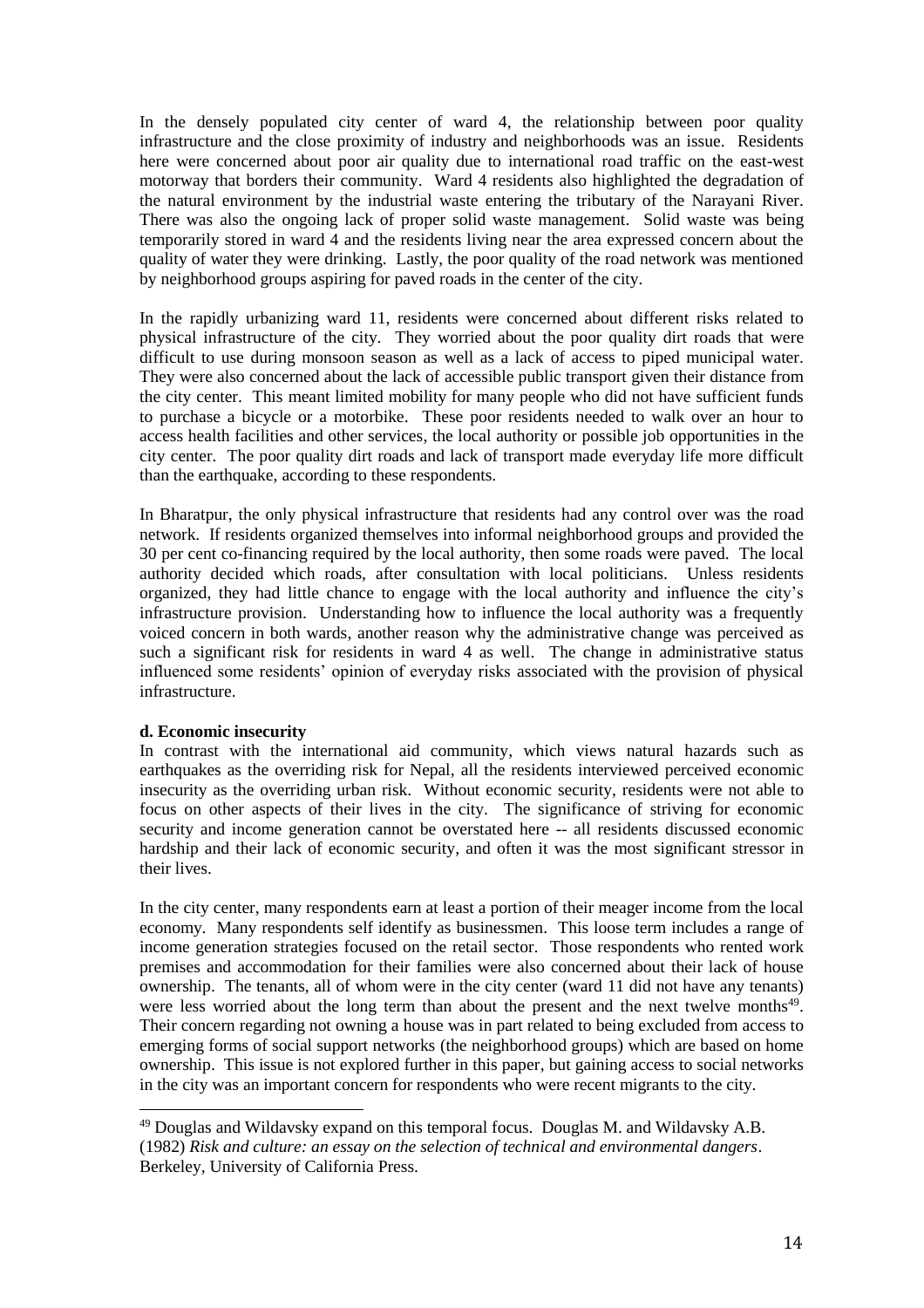Ward 11 is primarily agricultural land, and most farming there is focused on subsistence, so there were few opportunities to engage in the local economy. In this ward, residents who had lived here for decades gained income through the sale of fertile agricultural land on which they had been historically dependent. This change from agricultural subsistence with some income generation from the sale of land for survival may introduce a new set of tensions in the long term related to food and economic security in rapidly urbanizing Bharatpur. For most residents in rapidly urbanizing ward 11, employment and securing income for everyday living was most widely perceived as the primary source of urban risk. Most respondents in ward 11 explained that income from agriculture was meager and men were forced to migrate internationally for income generation.

Residents in both wards stressed their desire for more stable livelihood opportunities in Bharatpur, a route they preferred to having their male family members or themselves travel internationally to generate income. Over half of the residents interviewed (in both wards) received international remittances and or had family living abroad permanently. This is similar to research findings for the nation<sup>50</sup>. The dependence of local economic security on the global movements of some residents represents a precarious situation in Bharatpur, where many residents do not have direct control in managing their perceived economic risk.

## **V CONCLUSION**

This empirically grounded research contributes conceptually to debates within the field of urban risk perception and governance by arguing for the necessity of incorporating the risk perceptions of residents in complex urban environments. The continuum of perceived risk from the perspective of urban residents is centered on a range of events and realities that directly impact them in their immediate lives, challenging their capacity to manage and thrive. The four perceived risks described in this paper include the kind of infrequent and intensive event, such as the Gorkha earthquake, that would of course rank high in the traditional understanding of hazard and risk. But they also include changes to Bharatpur's administrative boundaries, as well as more everyday concerns such as the lack of physical infrastructure and challenges to economic security. The perceived continuum of risk differs based on the residents' location in the city and their level of affluence. For many of the risks described above (the Gorkha earthquake, change in administrative status of the local authority and poor quality of physical infrastructure) the quality of the relationship with the local authority is key to people's perception and or mitigation of urban risk.

Nepal is transforming from a rural to an urban-based country<sup>51</sup> within a dramatically changing social, economic, political and environmental landscape. Within this context, the central government and the international aid community are increasingly pressuring local authorities to implement both development and disaster risk reduction efforts in simultaneous and integrated ways<sup>52</sup>. This is occurring in an environment where local authorities have received little training and insufficient additional financial or human resources from the central government they represent in implementing these duties. This integrated focus on development and DRR is appropriate but implementation is likely to be a source of tension between the local authorities, residents and other levels of power that will be influencing the urban risk governance framework

 $\overline{\phantom{a}}$ 

 $50$  See reference 30, pg 26.

<sup>51</sup> See reference 27.

 $52$  Jones S., Oven K.J., Manyena S.B. and Aryal K. (2014) Governance struggles and policy processes in disaster risk reduction: A case study from Nepal. *Geoforum*. [Online] 5778–90. Available at: doi:10.1016/j.geoforum.2014.07.011.